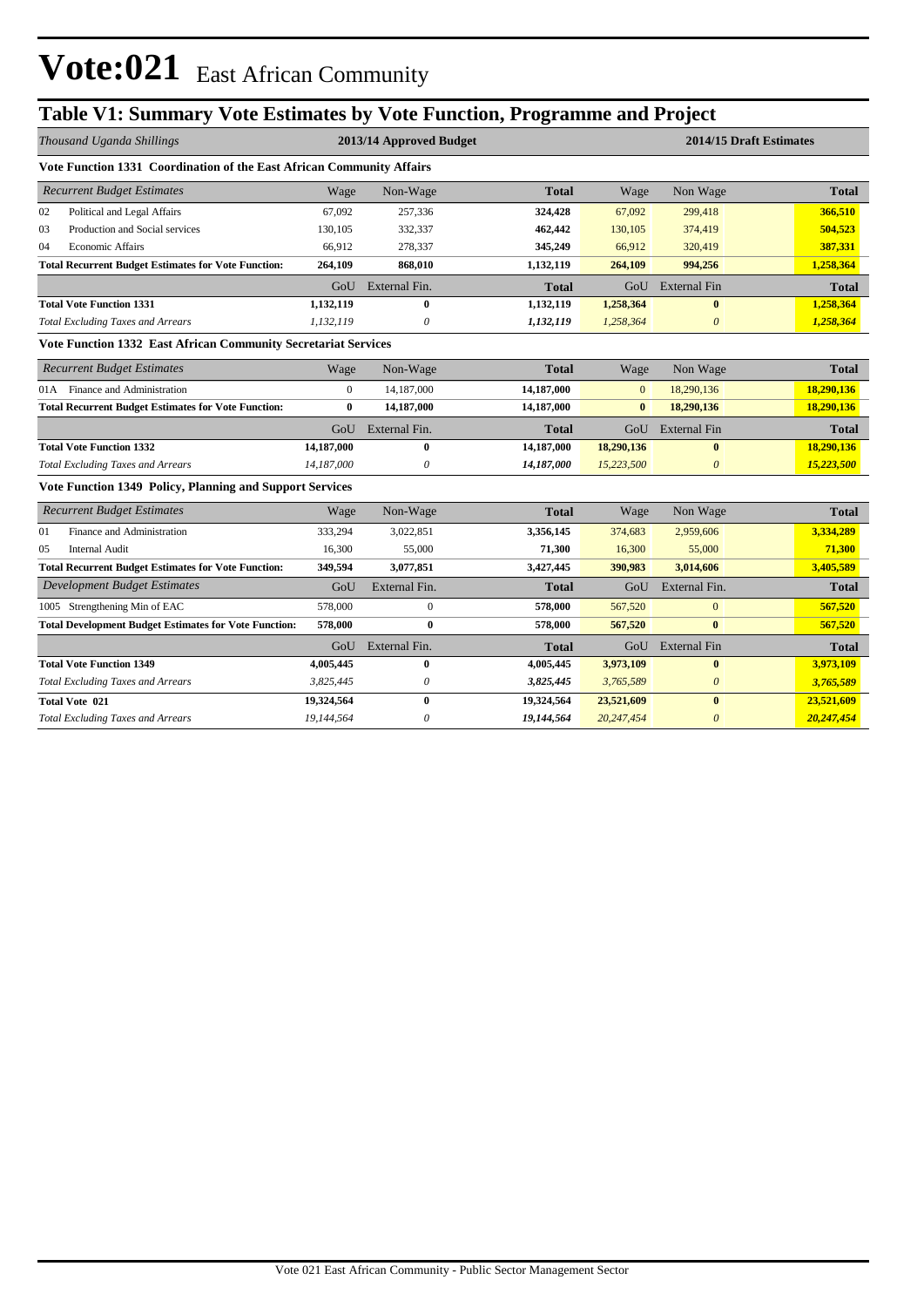## **Table V2: Summary Vote Estimates by Item**

| Thousand Uganda Shillings                                   | 2013/14 Approved Budget<br>2014/15 Draft Estimates |                       |              |                |                       |                         |
|-------------------------------------------------------------|----------------------------------------------------|-----------------------|--------------|----------------|-----------------------|-------------------------|
|                                                             |                                                    | GoU External Fin.     | <b>Total</b> |                | GoU External Fin.     | <b>Total</b>            |
| <b>Employees, Goods and Services (Outputs Provided)</b>     | 4,637,564                                          | $\boldsymbol{\theta}$ | 4,637,564    | 4,693,954      | $\boldsymbol{\theta}$ | 4,693,954               |
| 211101 General Staff Salaries                               | 613,703                                            | $\boldsymbol{0}$      | 613,703      | 655,092        | $\mathbf{0}$          | 655,092                 |
| 211103 Allowances                                           | 358,821                                            | $\mathbf{0}$          | 358,821      | 358,821        | $\Omega$              | 358,821                 |
| 213001 Medical expenses (To employees)                      | 14,793                                             | $\mathbf{0}$          | 14,793       | 14,793         | $\mathbf{0}$          | 14,793                  |
| 221001 Advertising and Public Relations                     | 139,000                                            | $\mathbf{0}$          | 139,000      | 139,000        | $\overline{0}$        | 139,000                 |
| 221002 Workshops and Seminars                               | 91,200                                             | $\mathbf{0}$          | 91,200       | 91,138         | $\Omega$              | 91,138                  |
| 221003 Staff Training                                       | 50,244                                             | $\mathbf{0}$          | 50,244       | 50,244         | $\overline{0}$        | 50,244                  |
| 221006 Commissions and related charges                      | 77,602                                             | $\boldsymbol{0}$      | 77,602       | 15,767         | $\Omega$              | 15,767                  |
| 221007 Books, Periodicals & Newspapers                      | 77,986                                             | $\theta$              | 77,986       | 71,448         | $\overline{0}$        | 71,448                  |
| 221008 Computer supplies and Information Technology (IT)    | 58,691                                             | $\boldsymbol{0}$      | 58,691       | 51,691         | $\overline{0}$        | 51,691                  |
| 221009 Welfare and Entertainment                            | 173,206                                            | $\boldsymbol{0}$      | 173,206      | 181,137        | $\overline{0}$        | 181,137                 |
| 221011 Printing, Stationery, Photocopying and Binding       | 152,778                                            | $\mathbf{0}$          | 152,778      | 145,949        | $\Omega$              | 145,949                 |
| 221012 Small Office Equipment                               | 40,385                                             | $\mathbf{0}$          | 40,385       | 26,785         | $\Omega$              | 26,785                  |
| 221016 IFMS Recurrent costs                                 | 5,000                                              | $\boldsymbol{0}$      | 5,000        | 100,000        | $\overline{0}$        | 100,000                 |
| 221020 IPPS Recurrent Costs                                 | $\overline{0}$                                     | $\mathbf{0}$          | $\bf{0}$     | 25,000         | $\overline{0}$        | 25,000                  |
| 222001 Telecommunications                                   | 100,964                                            | $\boldsymbol{0}$      | 100,964      | 101,364        | $\mathbf{0}$          | 101,364                 |
| 222002 Postage and Courier                                  | 41,504                                             | $\mathbf{0}$          | 41,504       | 30,300         | $\overline{0}$        | 30,300                  |
| 223003 Rent – (Produced Assets) to private entities         | 589,108                                            | $\mathbf{0}$          | 589,108      | 462,862        | $\Omega$              | 462,862                 |
| 223004 Guard and Security services                          | 33,000                                             | $\mathbf{0}$          | 33,000       | 33,000         | $\mathbf{0}$          | 33,000                  |
| 223005 Electricity                                          | -1                                                 | $\mathbf{0}$          | 1            | $\mathbf{0}$   | $\Omega$              | $\overline{\mathbf{0}}$ |
| 223006 Water                                                | -1                                                 | $\overline{0}$        | $\mathbf{1}$ | $\overline{0}$ | $\Omega$              | $\mathbf{0}$            |
| 225001 Consultancy Services- Short term                     | 30,000                                             | $\mathbf{0}$          | 30,000       | 185,874        | $\boldsymbol{0}$      | 185,874                 |
| 227001 Travel inland                                        | 293,700                                            | $\mathbf{0}$          | 293,700      | 302,074        | $\overline{0}$        | 302,074                 |
| 227002 Travel abroad                                        | 1,163,199                                          | $\boldsymbol{0}$      | 1,163,199    | 1,129,162      | $\Omega$              | 1,129,162               |
| 227004 Fuel, Lubricants and Oils                            | 301,833                                            | $\overline{0}$        | 301,833      | 287,778        | $\mathbf{0}$          | 287,778                 |
| 228001 Maintenance - Civil                                  | 55,000                                             | $\mathbf{0}$          | 55,000       | 55,000         | $\overline{0}$        | 55,000                  |
| 228002 Maintenance - Vehicles                               | 141,173                                            | $\mathbf{0}$          | 141,173      | 133,003        | $\overline{0}$        | 133,003                 |
| 228003 Maintenance - Machinery, Equipment & Furniture       | 34,671                                             | $\boldsymbol{0}$      | 34,671       | 34,671         | $\overline{0}$        | 34,671                  |
| 228004 Maintenance - Other                                  | $\overline{0}$                                     | $\mathbf{0}$          | $\bf{0}$     | 12,000         | $\mathbf{0}$          | 12,000                  |
| <b>Grants, Transfers and Subsides (Outputs Funded)</b>      | 14,139,000                                         | $\pmb{\theta}$        | 14,139,000   | 15,175,500     | $\boldsymbol{\theta}$ | 15,175,500              |
| 262101 Contributions to International Organisations (Curren | 14,139,000                                         | $\mathbf{0}$          | 14,139,000   | 15,175,500     | $\mathbf{0}$          | 15,175,500              |
| <b>Investment</b> (Capital Purchases)                       | 548,000                                            | $\boldsymbol{\theta}$ | 548,000      | 547,520        | $\boldsymbol{\theta}$ | 547,520                 |
| 231004 Transport equipment                                  | 300,000                                            | $\overline{0}$        | 300,000      | 300,000        | $\overline{0}$        | 300,000                 |
| 231005 Machinery and equipment                              | 50,000                                             | $\boldsymbol{0}$      | 50,000       | 35,000         | $\mathbf{0}$          | 35,000                  |
| 231006 Furniture and fittings (Depreciation)                | 8,000                                              | $\mathbf{0}$          | 8,000        | 43,000         | $\overline{0}$        | 43,000                  |
| 281504 Monitoring, Supervision & Appraisal of capital wor   | 10,000                                             | $\mathbf{0}$          | 10,000       | $\mathbf{0}$   | $\overline{0}$        | $\overline{0}$          |
| 312204 Taxes on Machinery, Furniture & Vehicles             | $\overline{0}$                                     | $\overline{0}$        | $\bf{0}$     | 169,520        | $\overline{0}$        | 169,520                 |
| 312206 Gross Tax                                            | 180,000                                            | $\boldsymbol{0}$      | 180,000      | $\mathbf{0}$   | $\mathbf{0}$          | $\overline{\mathbf{0}}$ |
| <b>Arrears</b>                                              | $\theta$                                           | $\boldsymbol{\theta}$ | 0            | 3,104,636      | $\boldsymbol{\theta}$ | 3,104,636               |
| 321605 Domestic arrears (Budgeting)                         | $\overline{0}$                                     | $\boldsymbol{0}$      | $\bf{0}$     | 3,104,636      | $\mathbf{0}$          | 3,104,636               |
| <b>Grand Total Vote 021</b>                                 | 19,324,564                                         | $\pmb{0}$             | 19,324,564   | 23,521,609     | $\bf{0}$              | 23,521,609              |
| <b>Total Excluding Taxes and Arrears</b>                    | 19,144,564                                         | $\theta$              | 19,144,564   | 20,247,454     | $\boldsymbol{\theta}$ | 20,247,454              |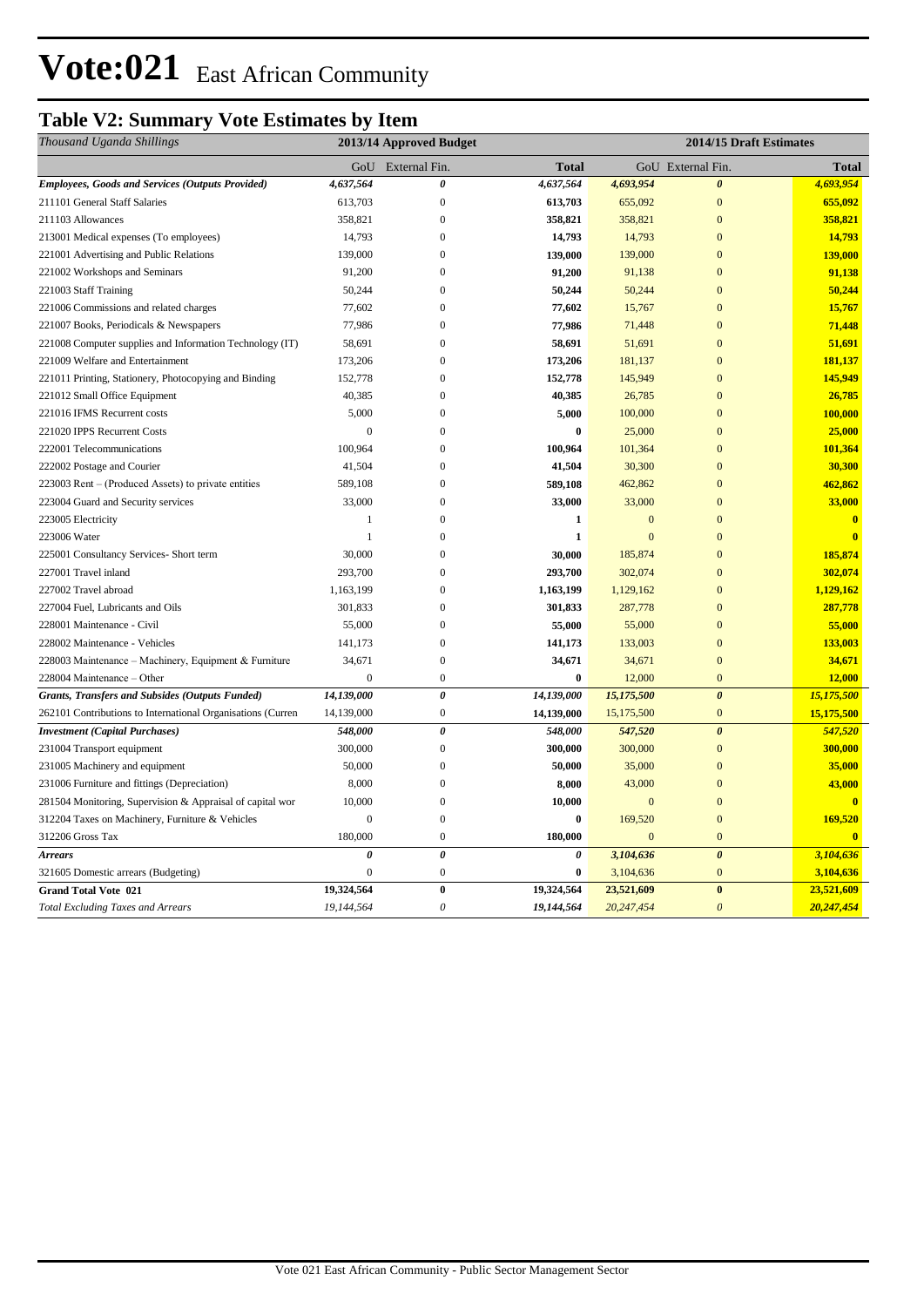## **Table V3: Detailed Estimates by Vote Function, Cost Centre, Output and Item**

### *Vote Function 1331 Coordination of the East African Community Affairs*

#### *Recurrent Budget Estimates*

#### **Programme 02 Political and Legal Affairs**

| Thousand Uganda Shillings                                                                                                     |                              | 2013/14 Approved Budget |              |                          |                  | 2014/15 Draft Estimates |
|-------------------------------------------------------------------------------------------------------------------------------|------------------------------|-------------------------|--------------|--------------------------|------------------|-------------------------|
| <b>Outputs Provided</b>                                                                                                       | Wage                         | Non-Wage                | <b>Total</b> | Wage                     | Non Wage         | <b>Total</b>            |
| Output:133101 Harmonized Policies, Laws and Strategic Frameworks developed                                                    |                              |                         |              |                          |                  |                         |
| 211101 General Staff Salaries                                                                                                 | 11,198                       | $\mathbf{0}$            | 11,198       | 9,585                    | $\mathbf{0}$     | 9,585                   |
| 221006 Commissions and related charges                                                                                        | $\mathbf{0}$                 | 2,734                   | 2,734        | $\mathbf{0}$             | $\mathbf{0}$     | $\overline{\mathbf{0}}$ |
| 221009 Welfare and Entertainment                                                                                              | $\mathbf{0}$                 | 2,000                   | 2,000        | $\mathbf{0}$             | 2,000            | 2,000                   |
| 221011 Printing, Stationery, Photocopying and                                                                                 | $\boldsymbol{0}$             | 3,000                   | 3,000        | $\bf{0}$                 | 2,829            | 2,829                   |
| 227002 Travel abroad                                                                                                          | $\boldsymbol{0}$             | 31,615                  | 31,615       | $\mathbf{0}$             | 34,520           | 34,520                  |
| Total Cost of Output 133101:                                                                                                  | 11,198                       | 39,349                  | 50,547       | 9,585                    | 39,349           | 48,934                  |
| Output:133102 Compliance with implementation of EAC decisions and directives Monitored and Evaluated                          |                              |                         |              |                          |                  |                         |
| 211101 General Staff Salaries                                                                                                 | 11,199                       | $\mathbf{0}$            | 11,199       | 9,585                    | $\mathbf{0}$     | 9,585                   |
| 221002 Workshops and Seminars                                                                                                 | $\boldsymbol{0}$             | 7,500                   | 7,500        | $\boldsymbol{0}$         | 7,500            | 7,500                   |
| 221006 Commissions and related charges                                                                                        | $\boldsymbol{0}$             | 2,700                   | 2,700        | $\mathbf{0}$             | $\mathbf{0}$     | $\overline{\mathbf{0}}$ |
| 221009 Welfare and Entertainment                                                                                              | $\mathbf{0}$                 | 2,000                   | 2,000        | $\bf{0}$                 | 2,000            | 2,000                   |
| 221011 Printing, Stationery, Photocopying and                                                                                 | $\mathbf{0}$                 | 8,100                   | 8,100        | $\bf{0}$                 | 5,175            | 5,175                   |
| 222001 Telecommunications                                                                                                     | $\mathbf{0}$                 | $\mathbf{0}$            | $\bf{0}$     | $\mathbf{0}$             | 800              | 800                     |
| 222002 Postage and Courier                                                                                                    | $\mathbf{0}$                 | $\mathbf{0}$            | $\bf{0}$     | $\mathbf{0}$             | 1,712            | 1,712                   |
| 225001 Consultancy Services- Short term                                                                                       | $\mathbf{0}$                 | $\mathbf{0}$            | $\bf{0}$     | $\bf{0}$                 | 10,000           | 10,000                  |
| 227001 Travel inland                                                                                                          | $\mathbf{0}$                 | 9,975                   | 9,975        | $\mathbf{0}$             | 4,750            | 4,750                   |
| 227002 Travel abroad                                                                                                          | $\boldsymbol{0}$             | 8,300                   | 8,300        | $\mathbf{0}$             | 6,638            | 6,638                   |
| 227004 Fuel, Lubricants and Oils                                                                                              | $\boldsymbol{0}$             | 2,000                   | 2,000        | $\mathbf{0}$             | 2,000            | 2,000                   |
| Total Cost of Output 133102:                                                                                                  | 11,199                       | 40,575                  | 51,774       | 9,585                    | 40,575           | 50,160                  |
| Output:133103 Strategic leadership, Guidance and Support for EAC regional Integration strengthened                            |                              |                         |              |                          |                  |                         |
| 211101 General Staff Salaries                                                                                                 | 11,199                       | $\boldsymbol{0}$        | 11,199       | 28,754                   | $\bf{0}$         | 28,754                  |
| 211103 Allowances                                                                                                             | $\mathbf{0}$                 | 27,000                  | 27,000       | $\bf{0}$                 | 27,000           | 27,000                  |
| 221006 Commissions and related charges                                                                                        | $\boldsymbol{0}$             | 5,203                   | 5,203        | $\bf{0}$                 | $\mathbf{0}$     | $\overline{\mathbf{0}}$ |
| 221007 Books, Periodicals & Newspapers                                                                                        | $\boldsymbol{0}$             | 8,000                   | 8,000        | $\bf{0}$                 | 8,000            | 8,000                   |
| 221008 Computer supplies and Information Tec                                                                                  | $\boldsymbol{0}$             | 4,000                   | 4,000        | $\bf{0}$                 | 4,000            | 4,000                   |
| 221009 Welfare and Entertainment                                                                                              | $\mathbf{0}$                 | 2,000                   | 2,000        | $\bf{0}$                 | 2,000            | 2,000                   |
| 221011 Printing, Stationery, Photocopying and                                                                                 | $\boldsymbol{0}$             | 4,000                   | 4,000        | $\mathbf{0}$             | 4,000            | 4,000                   |
| 221012 Small Office Equipment                                                                                                 | $\boldsymbol{0}$             | 5,000                   | 5,000        | $\mathbf{0}$             | $\mathbf{0}$     | $\overline{\mathbf{0}}$ |
| 222001 Telecommunications                                                                                                     | $\boldsymbol{0}$             | 5,000                   | 5,000        | $\bf{0}$                 | 5,000            | 5,000                   |
| 222002 Postage and Courier                                                                                                    | $\mathbf{0}$                 | 2,000                   | 2,000        | $\bf{0}$                 | 2,000            | 2,000                   |
| 225001 Consultancy Services- Short term                                                                                       | $\mathbf{0}$                 | $\mathbf{0}$            | $\bf{0}$     | $\bf{0}$                 | 18,759           | 18,759                  |
| 227002 Travel abroad                                                                                                          | $\mathbf{0}$<br>$\mathbf{0}$ | 25,000                  | 25,000       | $\bf{0}$                 | 70,553           | 70,553<br>5,000         |
| 227004 Fuel, Lubricants and Oils                                                                                              | $\Omega$                     | 17,000                  | 17,000       | $\bf{0}$<br>$\mathbf{0}$ | 5,000<br>10,000  | 10,000                  |
| 228002 Maintenance - Vehicles                                                                                                 | 11,199                       | 10,000                  | 10,000       |                          |                  |                         |
| Total Cost of Output 133103:                                                                                                  |                              | 114,203                 | 125,402      | 28,754                   | 156,312          | 185,066                 |
| Output:133104 Public awareness and Public participation in EAC regional Integration enhanced<br>211101 General Staff Salaries | 33,496                       | $\mathbf{0}$            | 33,496       | 19,169                   | $\boldsymbol{0}$ | 19,169                  |
| 221009 Welfare and Entertainment                                                                                              | $\boldsymbol{0}$             | 13,577                  | 13,577       | $\bf{0}$                 | 13,550           | 13,550                  |
| 221011 Printing, Stationery, Photocopying and                                                                                 | $\boldsymbol{0}$             | 3,000                   | 3,000        | $\boldsymbol{0}$         | 3,000            | 3,000                   |
| 222001 Telecommunications                                                                                                     | $\mathbf{0}$                 | 3,000                   | 3,000        | $\bf{0}$                 | 3,000            | 3,000                   |
| 222002 Postage and Courier                                                                                                    | $\mathbf{0}$                 | 1,000                   | 1,000        | $\bf{0}$                 | 1,000            | 1,000                   |
| 227001 Travel inland                                                                                                          | $\bf{0}$                     | 32,000                  | 32,000       | $\bf{0}$                 | 32,000           | 32,000                  |
| 227004 Fuel, Lubricants and Oils                                                                                              | $\boldsymbol{0}$             | 10,632                  | 10,632       | $\boldsymbol{0}$         | 10,632           | 10,632                  |
| Total Cost of Output 133104:                                                                                                  | 33,496                       | 63,209                  | 96,705       | 19,169                   | 63,182           | 82,351                  |
| <b>Total Cost of Outputs Provided</b>                                                                                         | 67,092                       | 257,336                 | 324,428      | 67,092                   | 299,418          | 366,510                 |
| <b>Total Programme 02</b>                                                                                                     | 67,092                       | 257,336                 | 324,428      | 67,092                   | 299,418          | 366,510                 |
| <b>Total Excluding Arrears</b>                                                                                                | 67,092                       | 257,336                 | 324,428      | 67,092                   | 299,418          | 366,510                 |
| <b>Programme 03 Production and Social services</b>                                                                            |                              |                         |              |                          |                  |                         |
| Thousand Uganda Shillings                                                                                                     |                              | 2013/14 Approved Budget |              |                          |                  | 2014/15 Draft Estimates |
|                                                                                                                               |                              |                         |              |                          |                  |                         |

| Thousana Oganaa Shuungs                                                    | $201J/1$ T Apployed Duuget<br>$2014/13$ Dealer estimates |          |              |        |          |        |
|----------------------------------------------------------------------------|----------------------------------------------------------|----------|--------------|--------|----------|--------|
| <b>Outputs Provided</b>                                                    | Wage                                                     | Non-Wage | <b>Total</b> | Wage   | Non Wage | Total  |
| Output:133101 Harmonized Policies, Laws and Strategic Frameworks developed |                                                          |          |              |        |          |        |
| 211101 General Staff Salaries                                              | 23.811                                                   |          | 23.811       | 32,526 |          | 32.526 |

Vote 021 East African Community - Public Sector Management Sector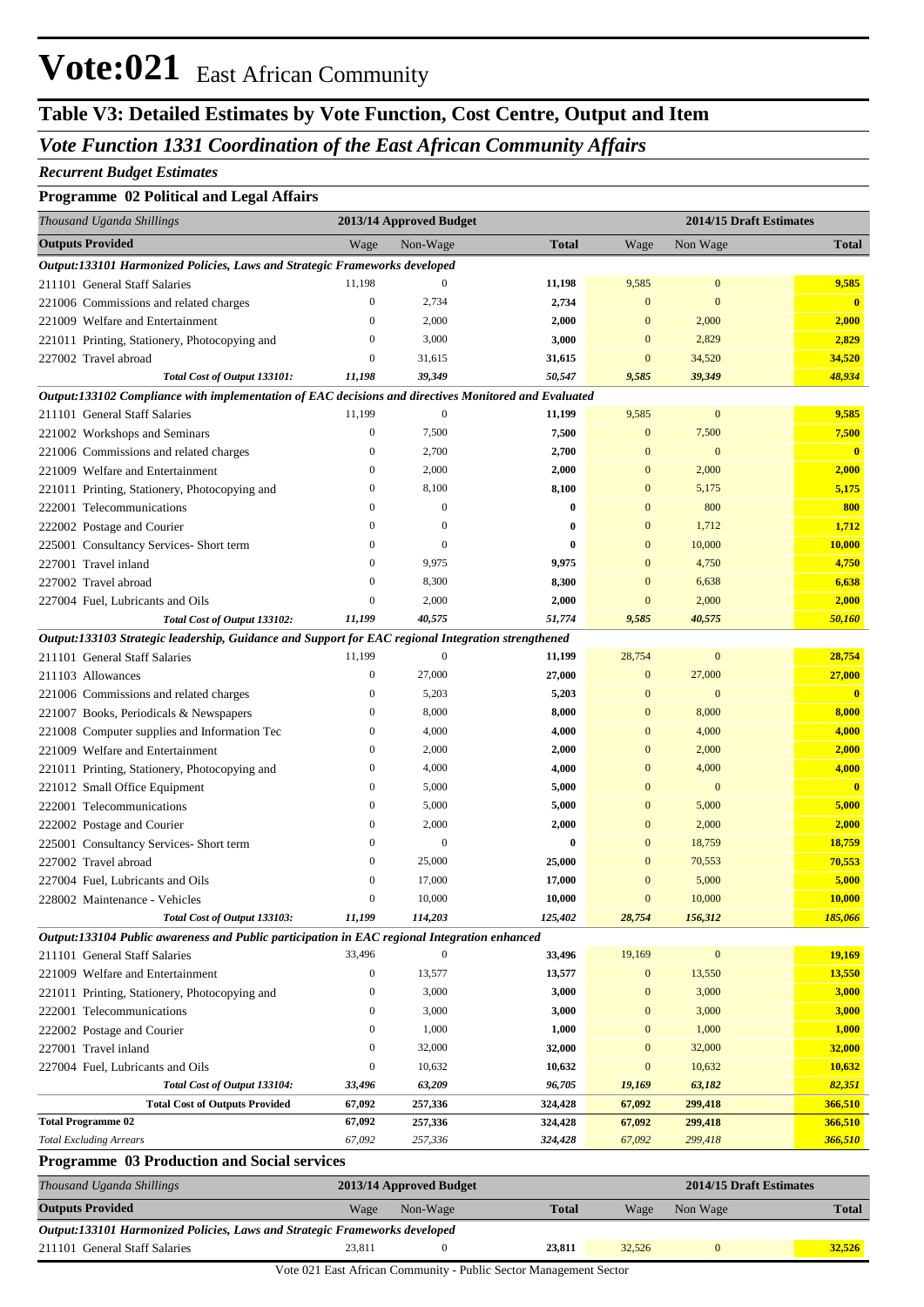## **Table V3: Detailed Estimates by Vote Function, Cost Centre, Output and Item**

### *Vote Function 1331 Coordination of the East African Community Affairs*

#### **Programme 03 Production and Social services**

| Thousand Uganda Shillings                                                                            |                  | 2013/14 Approved Budget |              |                  |                  | 2014/15 Draft Estimates |
|------------------------------------------------------------------------------------------------------|------------------|-------------------------|--------------|------------------|------------------|-------------------------|
| <b>Outputs Provided</b>                                                                              | Wage             | Non-Wage                | <b>Total</b> | Wage             | Non Wage         | <b>Total</b>            |
| 221006 Commissions and related charges                                                               | $\boldsymbol{0}$ | 4,200                   | 4,200        | $\mathbf{0}$     | $\mathbf{0}$     | $\overline{\mathbf{0}}$ |
| 221009 Welfare and Entertainment                                                                     | $\mathbf{0}$     | 2,500                   | 2,500        | $\mathbf{0}$     | 8,400            | 8,400                   |
| 221011 Printing, Stationery, Photocopying and                                                        | $\mathbf{0}$     | 5,000                   | 5,000        | $\mathbf{0}$     | 9,117            | 9,117                   |
| 222001 Telecommunications                                                                            | $\mathbf{0}$     | $\mathbf{0}$            | $\bf{0}$     | $\mathbf{0}$     | 200              | <b>200</b>              |
| 227002 Travel abroad                                                                                 | $\mathbf{0}$     | 32,264                  | 32,264       | $\mathbf{0}$     | 25,447           | 25,447                  |
| 227004 Fuel, Lubricants and Oils                                                                     | $\overline{0}$   | $\mathbf{0}$            | $\bf{0}$     | $\mathbf{0}$     | 800              | 800                     |
| Total Cost of Output 133101:                                                                         | 23,811           | 43,964                  | 67,775       | 32,526           | 43,964           | 76,490                  |
| Output:133102 Compliance with implementation of EAC decisions and directives Monitored and Evaluated |                  |                         |              |                  |                  |                         |
| 211101 General Staff Salaries                                                                        | 11,810           | $\mathbf{0}$            | 11,810       | 32,526           | $\boldsymbol{0}$ | 32,526                  |
| 221006 Commissions and related charges                                                               | $\boldsymbol{0}$ | 3,000                   | 3,000        | $\mathbf{0}$     | $\mathbf{0}$     | $\bf{0}$                |
| 221009 Welfare and Entertainment                                                                     | $\boldsymbol{0}$ | 2,000                   | 2,000        | $\mathbf{0}$     | 3,508            | 3,508                   |
| 221011 Printing, Stationery, Photocopying and                                                        | $\mathbf{0}$     | 5,000                   | 5,000        | $\mathbf{0}$     | 400              | 400                     |
| 222001 Telecommunications                                                                            | $\mathbf{0}$     | $\mathbf{0}$            | $\bf{0}$     | $\mathbf{0}$     | 100              | <b>100</b>              |
| 227001 Travel inland                                                                                 | $\mathbf{0}$     | 6,008                   | 6,008        | $\mathbf{0}$     | 36,000           | 36,000                  |
| 227002 Travel abroad                                                                                 | $\mathbf{0}$     | 20,000                  | 20,000       | $\mathbf{0}$     | $\mathbf{0}$     | $\mathbf{0}$            |
| 227004 Fuel, Lubricants and Oils                                                                     | $\mathbf{0}$     | 4,000                   | 4,000        | $\mathbf{0}$     | $\mathbf{0}$     | $\mathbf{0}$            |
| Total Cost of Output 133102:                                                                         | 11,810           | 40,008                  | 51,818       | 32,526           | 40,008           | 72,534                  |
| Output:133103 Strategic leadership, Guidance and Support for EAC regional Integration strengthened   |                  |                         |              |                  |                  |                         |
| 211101 General Staff Salaries                                                                        | 23,621           | $\mathbf{0}$            | 23,621       | 32,526           | $\mathbf{0}$     | 32,526                  |
| 211103 Allowances                                                                                    | $\mathbf{0}$     | 44,400                  | 44,400       | $\mathbf{0}$     | 44,400           | 44,400                  |
| 221006 Commissions and related charges                                                               | $\boldsymbol{0}$ | 8,400                   | 8,400        | $\mathbf{0}$     | $\mathbf{0}$     | $\mathbf{0}$            |
| 221007 Books, Periodicals & Newspapers                                                               | $\boldsymbol{0}$ | 12,000                  | 12,000       | $\mathbf{0}$     | 12,000           | 12,000                  |
| 221008 Computer supplies and Information Tec                                                         | $\boldsymbol{0}$ | 4,000                   | 4,000        | $\mathbf{0}$     | 4,000            | 4,000                   |
| 221009 Welfare and Entertainment                                                                     | $\mathbf{0}$     | 3,050                   | 3,050        | $\mathbf{0}$     | $\mathbf{0}$     | $\bf{0}$                |
| 221011 Printing, Stationery, Photocopying and                                                        | $\boldsymbol{0}$ | 5,000                   | 5,000        | $\mathbf{0}$     | $\mathbf{0}$     | $\mathbf{0}$            |
| 221012 Small Office Equipment                                                                        | $\boldsymbol{0}$ | 3,000                   | 3,000        | $\mathbf{0}$     | $\mathbf{0}$     | $\mathbf{0}$            |
| 222001 Telecommunications                                                                            | $\mathbf{0}$     | 8,000                   | 8,000        | $\mathbf{0}$     | 8,000            | 8,000                   |
| 222002 Postage and Courier                                                                           | $\mathbf{0}$     | 3,000                   | 3,000        | $\mathbf{0}$     | 3,000            | 3,000                   |
| 225001 Consultancy Services- Short term                                                              | $\mathbf{0}$     | $\mathbf{0}$            | $\bf{0}$     | $\mathbf{0}$     | 107,115          | 107,115                 |
| 227001 Travel inland                                                                                 | $\mathbf{0}$     | $\theta$                | $\bf{0}$     | $\mathbf{0}$     | 13,456           | 13,456                  |
| 227002 Travel abroad                                                                                 | $\mathbf{0}$     | 30,559                  | 30,559       | $\mathbf{0}$     | $\boldsymbol{0}$ | $\mathbf{0}$            |
| 227004 Fuel, Lubricants and Oils                                                                     | $\overline{0}$   | 20,000                  | 20,000       | $\mathbf{0}$     | 19,000           | <b>19,000</b>           |
| 228002 Maintenance - Vehicles                                                                        | $\mathbf{0}$     | 19,600                  | 19,600       | $\mathbf{0}$     | 15,630           | 15,630                  |
| Total Cost of Output 133103:                                                                         | 23,621           | 161,009                 | 184,630      | 32,526           | 226,601          | 259,127                 |
| Output:133104 Public awareness and Public participation in EAC regional Integration enhanced         |                  |                         |              |                  |                  |                         |
| 211101 General Staff Salaries                                                                        | 70,863           | $\boldsymbol{0}$        | 70,863       | 32,526           | $\bf{0}$         | 32,526                  |
| 221009 Welfare and Entertainment                                                                     | $\boldsymbol{0}$ | 4,500                   | 4,500        | $\mathbf{0}$     | $\mathbf{0}$     | $\mathbf{0}$            |
| 221011 Printing, Stationery, Photocopying and                                                        | $\boldsymbol{0}$ | 5,000                   | 5,000        | $\boldsymbol{0}$ | 6,515            | 6,515                   |
| 222001 Telecommunications                                                                            | $\boldsymbol{0}$ | 3,000                   | 3,000        | $\boldsymbol{0}$ | 2,300            | 2,300                   |
| 222002 Postage and Courier                                                                           | $\boldsymbol{0}$ | 1,000                   | 1,000        | $\mathbf{0}$     | $\bf{0}$         | $\mathbf{0}$            |
| 227001 Travel inland                                                                                 | $\boldsymbol{0}$ | 57,000                  | 57,000       | $\boldsymbol{0}$ | 36,031           | 36,031                  |
| 227004 Fuel, Lubricants and Oils                                                                     | $\boldsymbol{0}$ | 16,856                  | 16,856       | $\mathbf{0}$     | 19,000           | <b>19,000</b>           |
| Total Cost of Output 133104:                                                                         | 70,863           | 87,356                  | 158,219      | 32,526           | 63,846           | 96,372                  |
| <b>Total Cost of Outputs Provided</b>                                                                | 130,105          | 332,337                 | 462,442      | 130,105          | 374,419          | 504,523                 |
| <b>Total Programme 03</b>                                                                            | 130,105          | 332,337                 | 462,442      | 130,105          | 374,419          | 504,523                 |
| <b>Total Excluding Arrears</b>                                                                       | 130, 105         | 332,337                 | 462,442      | 130,105          | 374,419          | 504,523                 |

#### **Programme 04 Economic Affairs**

| Thousand Uganda Shillings                                                  |              | 2013/14 Approved Budget |              | 2014/15 Draft Estimates |          |              |  |  |  |
|----------------------------------------------------------------------------|--------------|-------------------------|--------------|-------------------------|----------|--------------|--|--|--|
| <b>Outputs Provided</b>                                                    | Wage         | Non-Wage                | <b>Total</b> | Wage                    | Non Wage | <b>Total</b> |  |  |  |
| Output:133101 Harmonized Policies, Laws and Strategic Frameworks developed |              |                         |              |                         |          |              |  |  |  |
| 211101 General Staff Salaries                                              | 11.017       | $\theta$                | 11.017       | 9,559                   | $\Omega$ | 9.559        |  |  |  |
| 221006 Commissions and related charges                                     | $\mathbf{0}$ | 3,000                   | 3.000        | $\Omega$                | $\Omega$ | $\mathbf{0}$ |  |  |  |
| 221009 Welfare and Entertainment                                           | $\mathbf{0}$ | 3,000                   | 3.000        |                         | 3,000    | 3,000        |  |  |  |
| 221011 Printing, Stationery, Photocopying and                              | $\mathbf{0}$ | 6.000                   | 6.000        |                         | 4.000    | 4,000        |  |  |  |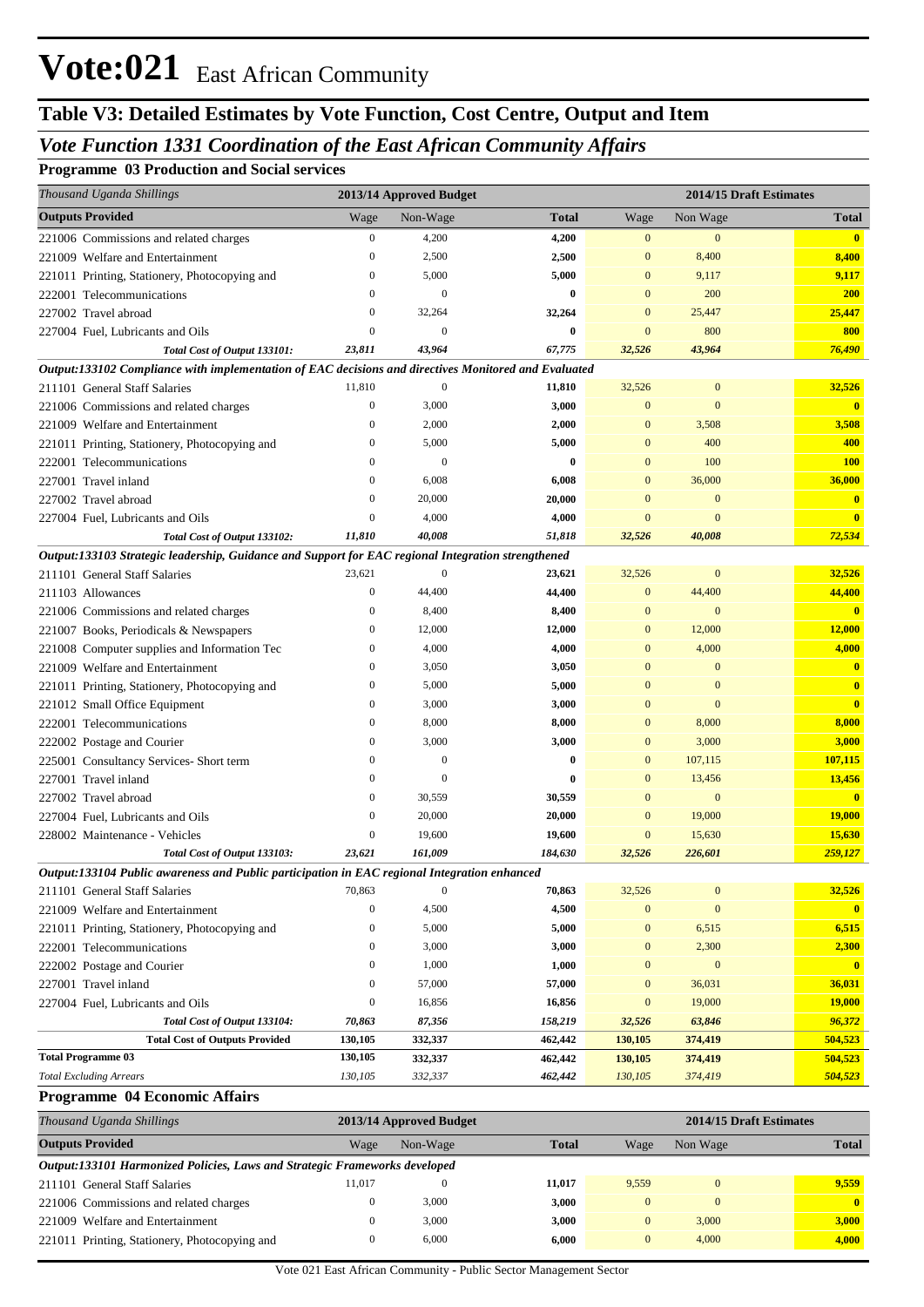## **Table V3: Detailed Estimates by Vote Function, Cost Centre, Output and Item**

### *Vote Function 1331 Coordination of the East African Community Affairs*

#### **Programme 04 Economic Affairs**

| Thousand Uganda Shillings                                                                            |                  | 2013/14 Approved Budget |              |              | 2014/15 Draft Estimates |                         |
|------------------------------------------------------------------------------------------------------|------------------|-------------------------|--------------|--------------|-------------------------|-------------------------|
| <b>Outputs Provided</b>                                                                              | Wage             | Non-Wage                | <b>Total</b> | Wage         | Non Wage                | Total                   |
| 222001 Telecommunications                                                                            | $\boldsymbol{0}$ | $\bf{0}$                | $\bf{0}$     | $\mathbf{0}$ | 2,000                   | 2,000                   |
| 222002 Postage and Courier                                                                           | $\boldsymbol{0}$ | $\overline{0}$          | $\bf{0}$     | $\bf{0}$     | 1,085                   | 1,085                   |
| 227002 Travel abroad                                                                                 | $\boldsymbol{0}$ | 20,000                  | 20,000       | $\bf{0}$     | 19,915                  | 19,915                  |
| Total Cost of Output 133101:                                                                         | 11,017           | 32,000                  | 43,017       | 9,559        | 30,000                  | 39,559                  |
| Output:133102 Compliance with implementation of EAC decisions and directives Monitored and Evaluated |                  |                         |              |              |                         |                         |
| 211101 General Staff Salaries                                                                        | 11,197           | $\mathbf{0}$            | 11,197       | 9,559        | $\boldsymbol{0}$        | 9,559                   |
| 221002 Workshops and Seminars                                                                        | $\mathbf{0}$     | $\overline{0}$          | $\bf{0}$     | $\bf{0}$     | 11,500                  | 11,500                  |
| 221006 Commissions and related charges                                                               | $\bf{0}$         | 2,600                   | 2,600        | $\mathbf{0}$ | $\mathbf{0}$            | $\overline{\mathbf{0}}$ |
| 221009 Welfare and Entertainment                                                                     | $\mathbf{0}$     | 2,000                   | 2,000        | $\mathbf{0}$ | 2,100                   | 2,100                   |
| 221011 Printing, Stationery, Photocopying and                                                        | $\mathbf{0}$     | 3,084                   | 3,084        | $\mathbf{0}$ | 2,735                   | 2,735                   |
| 227001 Travel inland                                                                                 | $\mathbf{0}$     | 5,916                   | 5,916        | $\mathbf{0}$ | 5,980                   | 5,980                   |
| 227002 Travel abroad                                                                                 | $\bf{0}$         | 20,000                  | 20,000       | $\mathbf{0}$ | 11,285                  | 11,285                  |
| 227004 Fuel, Lubricants and Oils                                                                     | $\mathbf{0}$     | 2,400                   | 2,400        | $\mathbf{0}$ | 2,400                   | 2,400                   |
| Total Cost of Output 133102:                                                                         | 11,197           | 36,000                  | 47,197       | 9,559        | 36,000                  | 45,559                  |
| Output:133103 Strategic leadership, Guidance and Support for EAC regional Integration strengthened   |                  |                         |              |              |                         |                         |
| 211101 General Staff Salaries                                                                        | 11,197           | $\mathbf{0}$            | 11,197       | 28,677       | $\boldsymbol{0}$        | 28,677                  |
| 211103 Allowances                                                                                    | $\boldsymbol{0}$ | 30,000                  | 30,000       | $\bf{0}$     | 30,000                  | 30,000                  |
| 221002 Workshops and Seminars                                                                        | $\bf{0}$         | 19,362                  | 19,362       | $\mathbf{0}$ | $\mathbf{0}$            | $\mathbf{0}$            |
| 221006 Commissions and related charges                                                               | $\bf{0}$         | 5,000                   | 5,000        | $\mathbf{0}$ | $\mathbf{0}$            | $\overline{\mathbf{0}}$ |
| 221007 Books, Periodicals & Newspapers                                                               | $\bf{0}$         | 10,000                  | 10,000       | $\mathbf{0}$ | 3,462                   | 3,462                   |
| 221008 Computer supplies and Information Tec                                                         | $\bf{0}$         | 7,000                   | 7,000        | $\mathbf{0}$ | $\mathbf{0}$            | $\overline{\mathbf{0}}$ |
| 221009 Welfare and Entertainment                                                                     | $\bf{0}$         | 3,000                   | 3,000        | $\mathbf{0}$ | 3,000                   | 3,000                   |
| 221011 Printing, Stationery, Photocopying and                                                        | $\bf{0}$         | 16,000                  | 16,000       | $\mathbf{0}$ | 16,000                  | 16,000                  |
| 221012 Small Office Equipment                                                                        | $\bf{0}$         | 5,000                   | 5,000        | $\mathbf{0}$ | $\mathbf{0}$            | $\overline{\mathbf{0}}$ |
| 222001 Telecommunications                                                                            | $\mathbf{0}$     | $\mathbf{0}$            | 0            | $\mathbf{0}$ | 1,000                   | 1,000                   |
| 222002 Postage and Courier                                                                           | $\bf{0}$         | 3,000                   | 3,000        | $\mathbf{0}$ | 2,000                   | 2,000                   |
| 225001 Consultancy Services- Short term                                                              | $\mathbf{0}$     | $\mathbf{0}$            | 0            | $\mathbf{0}$ | 30,000                  | 30,000                  |
| 227001 Travel inland                                                                                 | $\mathbf{0}$     | $\theta$                | $\bf{0}$     | $\mathbf{0}$ | 3,840                   | 3,840                   |
| 227002 Travel abroad                                                                                 | $\mathbf{0}$     | 21,000                  | 21,000       | $\mathbf{0}$ | 76,342                  | 76,342                  |
| 227004 Fuel, Lubricants and Oils                                                                     | $\bf{0}$         | 20,000                  | 20,000       | $\mathbf{0}$ | 20,000                  | 20,000                  |
| 228002 Maintenance - Vehicles                                                                        | $\boldsymbol{0}$ | 8,000                   | 8,000        | $\mathbf{0}$ | 3,800                   | 3,800                   |
| Total Cost of Output 133103:                                                                         | 11,197           | 147,363                 | 158,560      | 28,677       | 189,444                 | 218,120                 |
| Output:133104 Public awareness and Public participation in EAC regional Integration enhanced         |                  |                         |              |              |                         |                         |
| 211101 General Staff Salaries                                                                        | 33,501           | $\mathbf{0}$            | 33,501       | 19,118       | $\mathbf{0}$            | 19,118                  |
| 221002 Workshops and Seminars                                                                        | $\bf{0}$         | $\bf{0}$                | $\bf{0}$     | $\mathbf{0}$ | 7,800                   | 7,800                   |
| 221009 Welfare and Entertainment                                                                     | $\bf{0}$         | 4,000                   | 4,000        | $\bf{0}$     | $\boldsymbol{0}$        | $\overline{\mathbf{0}}$ |
| 221011 Printing, Stationery, Photocopying and                                                        | 0                | 6,516                   | 6,516        | $\mathbf{0}$ | 8,500                   | 8,500                   |
| 222001 Telecommunications                                                                            | 0                | 7,000                   | 7,000        | $\mathbf{0}$ | 4,000                   | 4,000                   |
| 222002 Postage and Courier                                                                           | $\mathbf{0}$     | 1,000                   | 1,000        | $\mathbf{0}$ | 1,000                   | 1,000                   |
| 227001 Travel inland                                                                                 | 0                | 38,800                  | 38,800       | $\mathbf{0}$ | 38,016                  | 38,016                  |
| 227004 Fuel, Lubricants and Oils                                                                     | $\bf{0}$         | 5,659                   | 5,659        | $\bf{0}$     | 5,659                   | 5,659                   |
| Total Cost of Output 133104:                                                                         | 33,501           | 62,975                  | 96,476       | 19,118       | 64,975                  | 84,093                  |
| <b>Total Cost of Outputs Provided</b>                                                                | 66,912           | 278,337                 | 345,249      | 66,912       | 320,419                 | 387,331                 |
| <b>Total Programme 04</b>                                                                            | 66,912           | 278,337                 | 345,249      | 66,912       | 320,419                 | 387,331                 |
| <b>Total Excluding Arrears</b>                                                                       | 66,912           | 278,337                 | 345,249      | 66,912       | 320,419                 | 387,331                 |
| Thousand Uganda Shillings                                                                            |                  | 2013/14 Approved Budget |              |              | 2014/15 Draft Estimates |                         |
|                                                                                                      |                  | GoU External Fin.       | <b>Total</b> |              | GoU External Fin.       | <b>Total</b>            |
| <b>Total Vote Function 31</b>                                                                        | 1,132,119        | $\bf{0}$                | 1,132,119    | 1,258,364    |                         | 1,258,364               |
| <b>Total Excluding Taxes and Arrears</b>                                                             | 1,132,119        | $\boldsymbol{\theta}$   | 1,132,119    | 1,258,364    |                         | 1,258,364               |

#### *Vote Function 1332 East African Community Secretariat Services*

#### *Recurrent Budget Estimates*

|  |  |  |  | Programme 01A Finance and Administration |  |
|--|--|--|--|------------------------------------------|--|
|--|--|--|--|------------------------------------------|--|

*Thousand Uganda Shillings* **2013/14 Approved Budget 2014/15 Draft Estimates**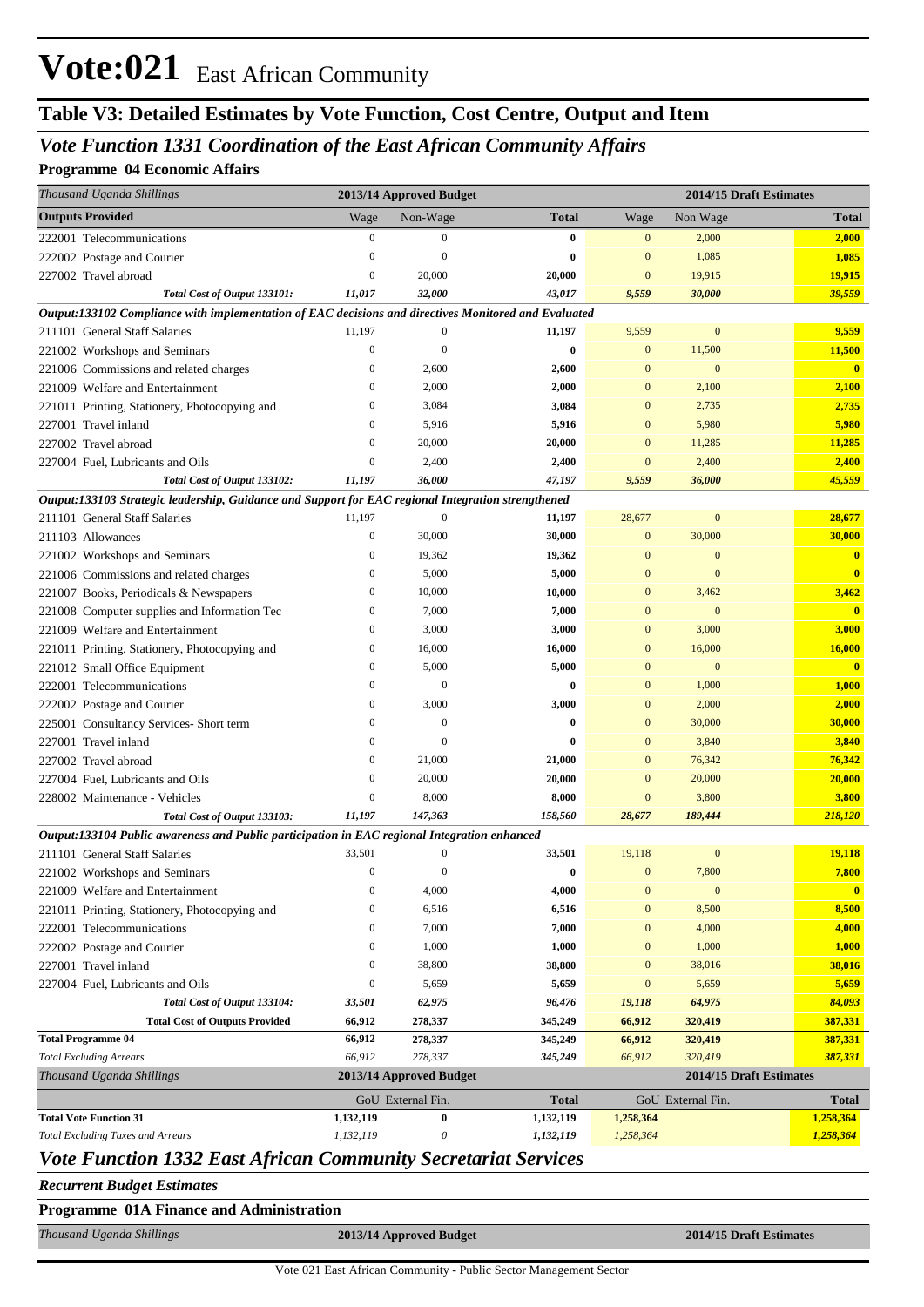## **Table V3: Detailed Estimates by Vote Function, Cost Centre, Output and Item**

### *Vote Function 1332 East African Community Secretariat Services*

#### **Programme 01A Finance and Administration**

| Thousand Uganda Shillings                                                                           |              | 2013/14 Approved Budget |              | 2014/15 Draft Estimates |                         |                       |              |
|-----------------------------------------------------------------------------------------------------|--------------|-------------------------|--------------|-------------------------|-------------------------|-----------------------|--------------|
| <b>Outputs Provided</b>                                                                             | Wage         | Non-Wage                | <b>Total</b> | Wage                    | Non Wage                |                       | <b>Total</b> |
| Output:133201 Uganda's interest well articulated in International Meetings, Summits and Conferences |              |                         |              |                         |                         |                       |              |
| 227002 Travel abroad                                                                                | $\mathbf{0}$ | 48,000                  | 48,000       | $\mathbf{0}$            | 48,000                  |                       | 48,000       |
| Total Cost of Output 133201:                                                                        | 0            | 48,000                  | 48,000       | $\boldsymbol{\theta}$   | 48.000                  |                       | 48,000       |
| <b>Total Cost of Outputs Provided</b>                                                               | 0            | 48,000                  | 48,000       | $\mathbf{0}$            | 48,000                  |                       | 48,000       |
| <b>Outputs Funded</b>                                                                               | Wage         | Non-Wage                | <b>Total</b> | Wage                    | Non Wage                |                       | <b>Total</b> |
| Output:133251 Uganda's Contribution to the EAC Secretariat Remitted                                 |              |                         |              |                         |                         |                       |              |
| 262101 Contributions to International Organisat                                                     | $\Omega$     | 14,139,000              | 14,139,000   | $\mathbf{0}$            | 15,175,500              |                       | 15,175,500   |
| o/w East African Community Secretariat                                                              | 0            | 0                       | ŋ            | $\boldsymbol{\theta}$   | 14,139,000              | $\boldsymbol{\theta}$ | 14,139,000   |
| o/w Inter University Council of East Africa                                                         | 0            | 0                       | 0            | $\boldsymbol{\theta}$   | 361,500                 | 0                     | 361,500      |
| o/w Lake Victoria Basin Commission                                                                  | O            | $\theta$                | ŋ            | $\boldsymbol{\theta}$   | 675,000                 | 0                     | 675,000      |
| Total Cost of Output 133251:                                                                        | 0            | 14,139,000              | 14,139,000   | $\boldsymbol{\theta}$   | 15,175,500              |                       | 15,175,500   |
| <b>Total Cost of Outputs Funded</b>                                                                 | 0            | 14,139,000              | 14,139,000   | $\bf{0}$                | 15,175,500              |                       | 15,175,500   |
| <b>Arrears</b>                                                                                      | Wage         | Non-Wage                | <b>Total</b> | Wage                    | Non Wage                |                       | <b>Total</b> |
| Output:133299 Arrears                                                                               |              |                         |              |                         |                         |                       |              |
| 321605 Domestic arrears (Budgeting)                                                                 | 0            | $\overline{0}$          | 0            | $\mathbf{0}$            | 3,066,636               |                       | 3,066,636    |
| Total Cost of Output 133299:                                                                        | 0            | 0                       | 0            | $\boldsymbol{\theta}$   | 3,066,636               |                       | 3,066,636    |
| <b>Total Cost of Arrears</b>                                                                        | $\bf{0}$     | $\bf{0}$                | 0            | $\bf{0}$                | 3,066,636               |                       | 3,066,636    |
| <b>Total Programme 01A</b>                                                                          | $\bf{0}$     | 14,187,000              | 14,187,000   | $\bf{0}$                | 18,290,136              |                       | 18,290,136   |
| <b>Total Excluding Arrears</b>                                                                      | 0            | 14,187,000              | 14,187,000   | $\theta$                | 15,223,500              |                       | 15,223,500   |
| Thousand Uganda Shillings                                                                           |              | 2013/14 Approved Budget |              |                         | 2014/15 Draft Estimates |                       |              |
|                                                                                                     |              | GoU External Fin.       | <b>Total</b> |                         | GoU External Fin.       |                       | <b>Total</b> |
| <b>Total Vote Function 32</b>                                                                       | 14,187,000   | $\mathbf{0}$            | 14,187,000   | 18,290,136              |                         |                       | 18,290,136   |
| <b>Total Excluding Taxes and Arrears</b>                                                            | 14,187,000   | 0                       | 14,187,000   | 15,223,500              |                         |                       | 15,223,500   |

#### *Vote Function 1349 Policy, Planning and Support Services*

*Recurrent Budget Estimates*

#### **Programme 01 Finance and Administration**

| Thousand Uganda Shillings                                                     | 2013/14 Approved Budget |                |              | 2014/15 Draft Estimates |              |              |
|-------------------------------------------------------------------------------|-------------------------|----------------|--------------|-------------------------|--------------|--------------|
| <b>Outputs Provided</b>                                                       | Wage                    | Non-Wage       | <b>Total</b> | Wage                    | Non Wage     | <b>Total</b> |
| Output:134931 Policy, consultations, planning and monitoring provided         |                         |                |              |                         |              |              |
| 211101 General Staff Salaries                                                 | 133,485                 | $\overline{0}$ | 133,485      | 36,228                  | $\mathbf{0}$ | 36,228       |
| 211103 Allowances                                                             | $\overline{0}$          | 62,000         | 62,000       | $\mathbf{0}$            | 62,000       | 62,000       |
| 221002 Workshops and Seminars                                                 | $\mathbf{0}$            | 64,338         | 64,338       | $\mathbf{0}$            | 64,338       | 64,338       |
| 221011 Printing, Stationery, Photocopying and                                 | 0                       | 25,991         | 25,991       | $\mathbf{0}$            | 25,991       | 25,991       |
| 222001 Telecommunications                                                     | $\overline{0}$          | 9,000          | 9,000        | $\mathbf{0}$            | 9,000        | 9,000        |
| 222002 Postage and Courier                                                    | $\overline{0}$          | 5,000          | 5,000        | $\mathbf{0}$            | 5,000        | 5,000        |
| 227001 Travel inland                                                          | $\overline{0}$          | 28,401         | 28,401       | $\mathbf{0}$            | 16,401       | 16,401       |
| 227002 Travel abroad                                                          | $\mathbf{0}$            | 150,270        | 150,270      | $\mathbf{0}$            | 150,270      | 150,270      |
| 227004 Fuel, Lubricants and Oils                                              | $\mathbf{0}$            | 30,000         | 30,000       | $\mathbf{0}$            | 30,000       | 30,000       |
| 228004 Maintenance – Other                                                    | $\overline{0}$          | $\theta$       | $\bf{0}$     | $\mathbf{0}$            | 12,000       | 12,000       |
| Total Cost of Output 134931:                                                  | 133,485                 | 375,000        | 508,485      | 36,228                  | 375,000      | 411,228      |
| Output:134932 Ministry Support Services (Finance and Administration) provided |                         |                |              |                         |              |              |
| 211101 General Staff Salaries                                                 | 31,361                  | $\overline{0}$ | 31,361       | 150,072                 | $\mathbf{0}$ | 150,072      |
| 211103 Allowances                                                             | $\overline{0}$          | 59,421         | 59,421       | $\mathbf{0}$            | 59,421       | 59,421       |
| 213001 Medical expenses (To employees)                                        | $\mathbf{0}$            | 14.793         | 14,793       | $\mathbf{0}$            | 14.793       | 14,793       |
| 221001 Advertising and Public Relations                                       | 0                       | 40,000         | 40,000       | $\mathbf{0}$            | 40,000       | 40,000       |
| 221003 Staff Training                                                         | $\overline{0}$          | 45,244         | 45,244       | $\mathbf{0}$            | 45,244       | 45,244       |
| 221006 Commissions and related charges                                        | 0                       | 15,765         | 15,765       | $\mathbf{0}$            | 15,767       | 15,767       |
| 221007 Books, Periodicals & Newspapers                                        | $\mathbf{0}$            | 15,986         | 15,986       | $\mathbf{0}$            | 15,986       | 15,986       |
| 221008 Computer supplies and Information Tec                                  | 0                       | 20,691         | 20,691       | $\mathbf{0}$            | 20,691       | 20,691       |
| 221009 Welfare and Entertainment                                              | $\mathbf{0}$            | 119,579        | 119,579      | $\mathbf{0}$            | 119,579      | 119,579      |
| 221011 Printing, Stationery, Photocopying and                                 | $\mathbf{0}$            | 4,785          | 4,785        | $\mathbf{0}$            | 4,785        | 4,785        |
| 221012 Small Office Equipment                                                 | $\boldsymbol{0}$        | 26,785         | 26,785       | $\mathbf{0}$            | 26,785       | 26,785       |
| 221016 IFMS Recurrent costs                                                   | $\mathbf{0}$            | 5,000          | 5,000        | $\mathbf{0}$            | 100,000      | 100,000      |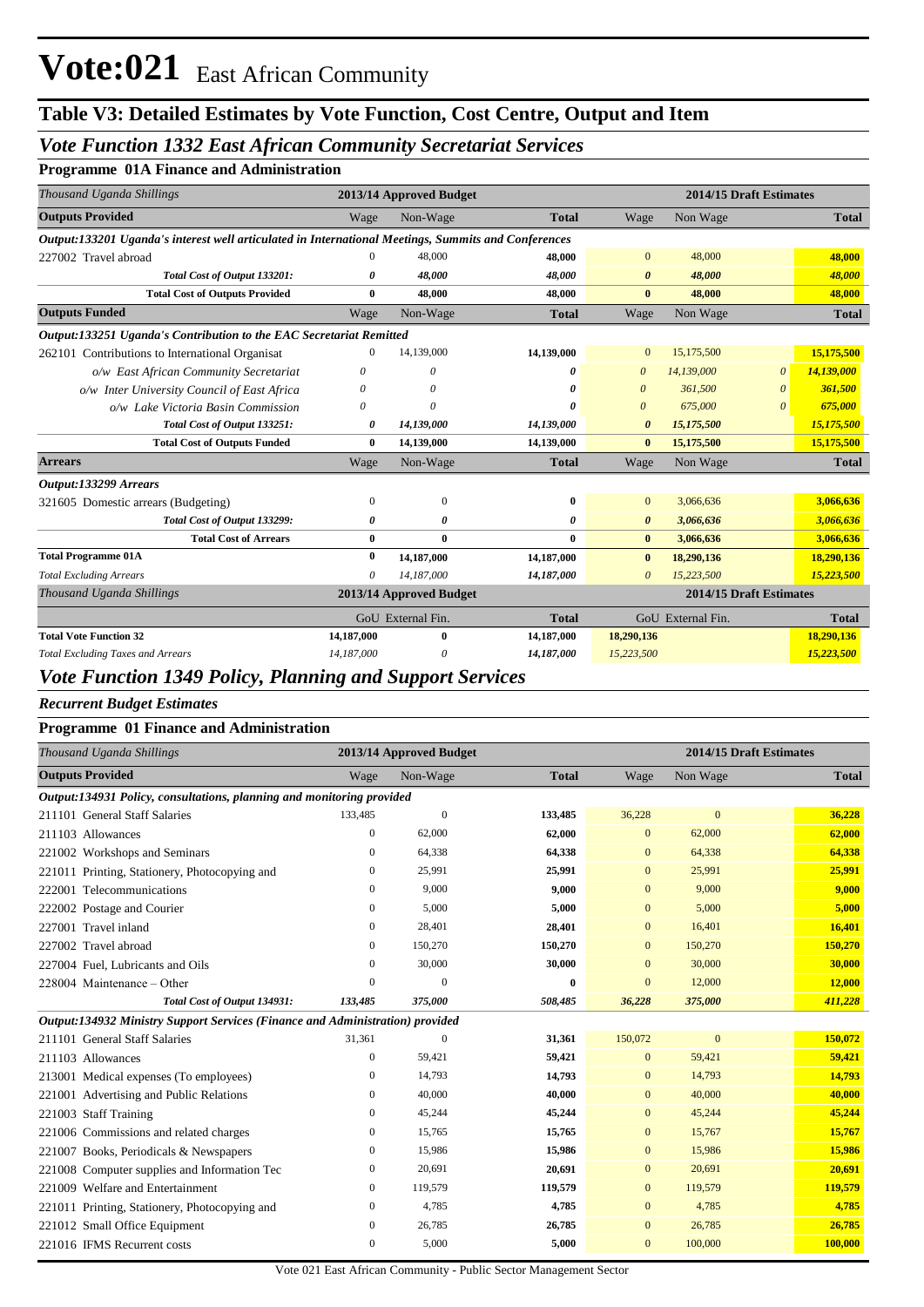## **Table V3: Detailed Estimates by Vote Function, Cost Centre, Output and Item**

### *Vote Function 1349 Policy, Planning and Support Services*

#### **Programme 01 Finance and Administration**

| Thousand Uganda Shillings                                                                              |                  | 2013/14 Approved Budget |                  |                  | 2014/15 Draft Estimates |              |
|--------------------------------------------------------------------------------------------------------|------------------|-------------------------|------------------|------------------|-------------------------|--------------|
| <b>Outputs Provided</b>                                                                                | Wage             | Non-Wage                | <b>Total</b>     | Wage             | Non Wage                | <b>Total</b> |
| 221020 IPPS Recurrent Costs                                                                            | $\boldsymbol{0}$ | $\mathbf{0}$            | $\bf{0}$         | $\mathbf{0}$     | 25,000                  | 25,000       |
| 222001 Telecommunications                                                                              | $\mathbf{0}$     | 49,964                  | 49,964           | $\mathbf{0}$     | 49,964                  | 49,964       |
| 222002 Postage and Courier                                                                             | $\mathbf{0}$     | 6,504                   | 6,504            | $\mathbf{0}$     | 6,504                   | 6,504        |
| 223003 Rent – (Produced Assets) to private enti                                                        | $\boldsymbol{0}$ | 589,108                 | 589,108          | $\mathbf{0}$     | 462,862                 | 462,862      |
| 223004 Guard and Security services                                                                     | $\boldsymbol{0}$ | 33,000                  | 33,000           | $\mathbf{0}$     | 33,000                  | 33,000       |
| 223005 Electricity                                                                                     | $\mathbf{0}$     | 1                       | 1                | $\mathbf{0}$     | $\mathbf{0}$            | $\mathbf{0}$ |
| 223006 Water                                                                                           | $\mathbf{0}$     | $\mathbf{1}$            | 1                | $\overline{0}$   | $\mathbf{0}$            | $\mathbf{0}$ |
| 227002 Travel abroad                                                                                   | $\boldsymbol{0}$ | 162,791                 | 162,791          | $\mathbf{0}$     | 67,791                  | 67,791       |
| 227004 Fuel, Lubricants and Oils                                                                       | $\boldsymbol{0}$ | 17,287                  | 17,287           | $\mathbf{0}$     | 17,287                  | 17,287       |
| 228001 Maintenance - Civil                                                                             | $\mathbf{0}$     | 55,000                  | 55,000           | $\mathbf{0}$     | 55,000                  | 55,000       |
| 228002 Maintenance - Vehicles                                                                          | $\boldsymbol{0}$ | 103,573                 | 103,573          | $\mathbf{0}$     | 103,573                 | 103,573      |
| 228003 Maintenance - Machinery, Equipment                                                              | $\boldsymbol{0}$ | 34,671                  | 34,671           | $\mathbf{0}$     | 34,671                  | 34,671       |
| Total Cost of Output 134932:                                                                           | 31,361           | 1,419,949               | 1,451,310        | 150,072          | 1,318,703               | 1,468,776    |
| Output:134933 Ministerial and Top Management Services provided                                         |                  |                         |                  |                  |                         |              |
| 211101 General Staff Salaries                                                                          | 12,544           | $\mathbf{0}$            | 12,544           | 57,964           | $\mathbf{0}$            | 57,964       |
| 211103 Allowances                                                                                      | $\boldsymbol{0}$ | 93,000                  | 93,000           | $\mathbf{0}$     | 93,000                  | 93,000       |
| 221006 Commissions and related charges                                                                 | $\boldsymbol{0}$ | 25,000                  | 25,000           | $\mathbf{0}$     | $\mathbf{0}$            | $\mathbf{0}$ |
| 221007 Books, Periodicals & Newspapers                                                                 | $\boldsymbol{0}$ | 30,000                  | 30,000           | $\mathbf{0}$     | 30,000                  | 30,000       |
| 221008 Computer supplies and Information Tec                                                           | $\mathbf{0}$     | 13,000                  | 13,000           | $\mathbf{0}$     | 13,000                  | 13,000       |
| 221009 Welfare and Entertainment                                                                       | $\mathbf{0}$     | 5,000                   | 5,000            | $\mathbf{0}$     | 5,000                   | 5,000        |
| 222002 Postage and Courier                                                                             | $\mathbf{0}$     | 5,000                   | 5,000            | $\mathbf{0}$     | 5,000                   | 5,000        |
| 227001 Travel inland                                                                                   | $\boldsymbol{0}$ | 25,000                  | 25,000           | $\mathbf{0}$     | 25,000                  | 25,000       |
| 227002 Travel abroad                                                                                   | $\mathbf{0}$     | 47,000                  | 47,000           | $\mathbf{0}$     | 72,000                  | 72,000       |
| 227004 Fuel, Lubricants and Oils                                                                       | $\boldsymbol{0}$ | 93,000                  | 93,000           | $\mathbf{0}$     | 93,000                  | 93,000       |
| Total Cost of Output 134933:                                                                           | 12,544           | 336,000                 | 348,544          | 57,964           | 336,000                 | 393,964      |
| Output:134934 Public awareness on EAC integration coordinated                                          |                  |                         |                  |                  |                         |              |
| 211101 General Staff Salaries                                                                          | 31,361           | $\mathbf{0}$            | 31,361           | 57,964           | $\bf{0}$                | 57,964       |
| 221001 Advertising and Public Relations                                                                | $\boldsymbol{0}$ | 99,000                  | 99,000           | $\mathbf{0}$     | 99,000                  | 99,000       |
| 221011 Printing, Stationery, Photocopying and                                                          | $\boldsymbol{0}$ | 49,302                  | 49,302           | $\mathbf{0}$     | 49,302                  | 49,302       |
| 222001 Telecommunications                                                                              | $\mathbf{0}$     | 8,000                   | 8,000            | $\mathbf{0}$     | 8,000                   | 8,000        |
| 222002 Postage and Courier                                                                             | $\mathbf{0}$     | 2,000                   | 2,000            | $\mathbf{0}$     | 2,000                   | 2,000        |
| 227001 Travel inland                                                                                   | $\mathbf{0}$     | 65,600                  | 65,600           | $\mathbf{0}$     | 65,600                  | 65,600       |
| 227004 Fuel, Lubricants and Oils                                                                       | $\boldsymbol{0}$ | 57,000                  | 57,000           | $\mathbf{0}$     | 57,000                  | 57,000       |
| Total Cost of Output 134934:                                                                           | 31,361           | 280,902                 | 312,263          | 57,964           | 280,902                 | 338,867      |
| Output:134935 EAC Finance & Human policies & programmes coordinated and their implementation Monitored |                  |                         |                  |                  |                         |              |
| 211101 General Staff Salaries                                                                          | 124,543          | $\boldsymbol{0}$        | 124,543          | 72,455           | $\boldsymbol{0}$        | 72,455       |
| 211103 Allowances                                                                                      | $\boldsymbol{0}$ | 38,000                  | 38,000           | $\mathbf{0}$     | 38,000                  | 38,000       |
| 221008 Computer supplies and Information Tec                                                           | $\boldsymbol{0}$ | 8,000                   | 8,000            | $\boldsymbol{0}$ | 8,000                   | 8,000        |
| 221009 Welfare and Entertainment                                                                       | $\boldsymbol{0}$ | $\boldsymbol{0}$        | $\bf{0}$         | $\mathbf{0}$     | 12,000                  | 12,000       |
| 222001 Telecommunications                                                                              | $\boldsymbol{0}$ | 8,000                   | 8,000            | $\boldsymbol{0}$ | 8,000                   | 8,000        |
| 222002 Postage and Courier                                                                             | $\boldsymbol{0}$ | 12,000                  | 12,000           | $\mathbf{0}$     | $\boldsymbol{0}$        | $\mathbf{0}$ |
| 227002 Travel abroad                                                                                   | $\boldsymbol{0}$ | 545,000                 | 545,000          | $\mathbf{0}$     | 545,000                 | 545,000      |
| Total Cost of Output 134935:                                                                           | 124,543          | 611,000                 | 735,543          | 72,455           | 611,000                 | 683,455      |
| <b>Total Cost of Outputs Provided</b>                                                                  | 333,294          | 3,022,851               | 3,356,145        | 374,683          | 2,921,606               | 3,296,289    |
| <b>Arrears</b>                                                                                         | Wage             | Non-Wage                | <b>Total</b>     | Wage             | Non Wage                | <b>Total</b> |
| Output:134999 Arrears                                                                                  |                  |                         |                  |                  |                         |              |
| 321605 Domestic arrears (Budgeting)                                                                    | $\boldsymbol{0}$ | $\boldsymbol{0}$        | $\boldsymbol{0}$ | $\mathbf{0}$     | 38,000                  | 38,000       |
| Total Cost of Output 134999:                                                                           | 0                | 0                       | 0                | 0                | 38,000                  | 38,000       |
| <b>Total Cost of Arrears</b>                                                                           | $\bf{0}$         | $\bf{0}$                | $\bf{0}$         | $\bf{0}$         | 38,000                  | 38,000       |
| <b>Total Programme 01</b>                                                                              | 333,294          | 3,022,851               | 3,356,145        | 374,683          | 2,959,606               | 3,334,289    |
| <b>Total Excluding Arrears</b>                                                                         | 333,294          | 3,022,851               | 3,356,145        | 374,683          | 2,921,606               | 3,296,289    |
| Programme 05 Internal Audit                                                                            |                  |                         |                  |                  |                         |              |
| Thousand Uganda Shillings                                                                              |                  | 2013/14 Approved Budget |                  |                  | 2014/15 Draft Estimates |              |
| <b>Outputs Provided</b>                                                                                | Wage             | Non-Wage                | <b>Total</b>     | Wage             | Non Wage                | <b>Total</b> |